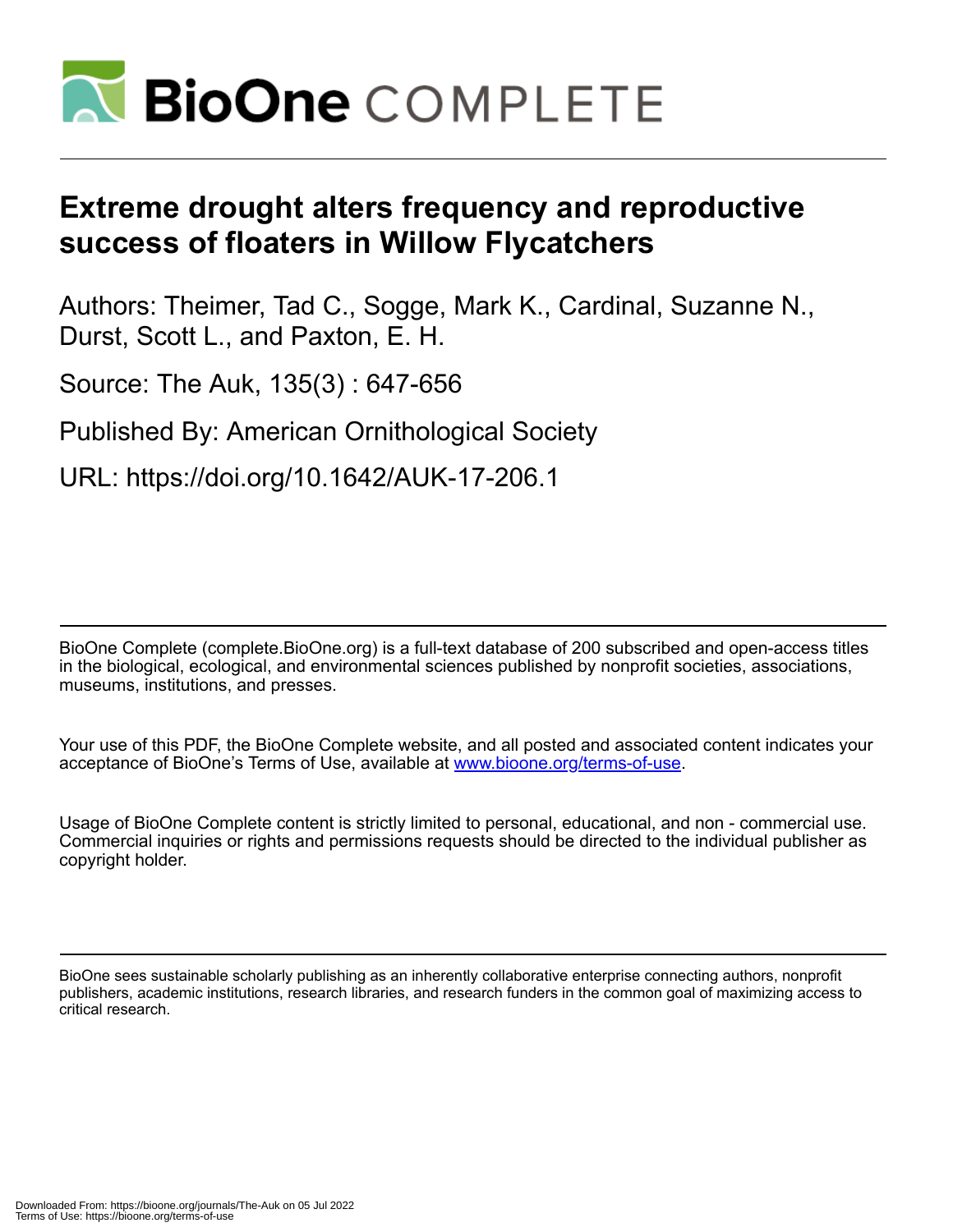

# RESEARCH ARTICLE

# Extreme drought alters frequency and reproductive success of floaters in Willow Flycatchers

Tad C. Theimer, $^{1\ast}$  Mark K. Sogge, $^2$  Suzanne N. Cardinal, $^1$  Scott L. Durst, $^3$  and E. H. Paxton $^4$ 

<sup>1</sup> Department of Biological Sciences, Northern Arizona University, Flagstaff, Arizona, USA<br>
<sup>2</sup> U.S. Geological Survey, Sacramento, California, USA<br>
<sup>3</sup> U.S. Fish and Wildlife Service, New Mexico Ecological Services Offic

\* Corresponding author: [Tad.Theimer@nau.edu](mailto:Tad.Theimer@nau.edu)

Submitted October 22, 2017; Accepted March 6, 2018; Published May 23, 2018

#### ABSTRACT

Changes in habitat quality, including those caused by extreme events like droughts and floods, could alter costs and benefits of territoriality and thereby the prevalence and reproductive consequences for individuals capable of breeding that do not do so (floaters). We studied floating behavior in a population of Southwestern Willow Flycatchers (Empidonax traillii extimus) in central Arizona during one year of extreme drought, one year of lake inundation, and three years of near average precipitation. In all years, most floaters were second year (SY) males, and most subsequently settled outside of the patch where they were detected in the floating year, suggesting that floaters did not ''queue'' at high-quality territories in order to achieve higher reproductive success in subsequent years. Instead, cohorts that floated in non-drought years had lower apparent survival and lower reproductive success compared to territorial birds. In the extreme drought year, however, the number of floaters was 1.5 times greater than in all other years combined, more females floated, and apparent survival and mean annual productivity in subsequent years was higher for males that floated in that year than for those that were territorial. Inundation of habitat due to rising reservoir levels did not result in an increase in floaters because many birds nested in inundated areas where trees projected above the water so that the relative amount of available habitat was not reduced to the extent habitat models predicted. Overall, our results indicate that the prevalence and reproductive and demographic consequences of floating can change under extreme climatic events like severe drought.

Keywords: drought, Empidonax, floater, flycatcher, non-territorial, territoriality

# La sequía extrema altera la frecuencia y el éxito reproductivo de los flotadores en Empidonax traillii

#### RESUMEN

Los cambios en la calidad del hábitat, incluyendo aquellos causados por eventos extremos como las sequías y las inundaciones, podrían alterar los costos y beneficios de la territorialidad y de ese modo la prevalencia y las consecuencias reproductivas para los individuos capaces de reproducirse que no lo hacen (flotadores). Estudiamos el comportamiento flotador en una población de Empidonax traillii extimus en el centro de Arizona durante un año de extrema sequía, un año de inundación del lago y tres años de precipitación casi promedio. En todos los años, la mayoría de los flotadores fueron machos del segundo año, y la mayoría se estableció subsecuentemente afuera del parche donde fueron detectados en el año flotador, sugiriendo que los flotadores no hicieron "cola" en territorios de alta calidad para lograr alcanzar un éxito reproductivo mayor en los años subsecuentes. En cambio, las cohortes que flotaron en años no secos tuvieron menor supervivencia aparente y menor éxito reproductivo comparadas con las aves territoriales. En el año de la sequía extrema, sin embargo, el número de flotadores fue 1.5 veces más grande que en todos los otros años combinados, más hembras flotaron y la supervivencia aparente y la productividad media anual en los años subsecuentes fue más alta para los machos que flotaron en ese año que para aquellos que fueron territoriales. La inundación del hábitat debido al aumento de los niveles del embalse no resultó en un aumento de flotadores debido a que muchas aves anidaron en áreas inundadas donde los árboles emergieron por arriba del agua, por lo que la cantidad relativa de hábitat disponible no se redujo al grado en que lo predijeron los modelos de hábitat. En conjunto, nuestros resultados indican que la prevalencia y las consecuencias reproductivas y demográficas de la flotación pueden cambiar ante eventos climáticos extremos como la sequía severa.

Palabras clave: atrapamoscas, Empidonax, flotador, no-territorial, sequía, territorialidad

Q 2018 American Ornithological Society. ISSN 0004-8038, electronic ISSN 1938-4254

Direct all requests to reproduce journal content to the AOS Publications Office at pubs@americanornithology.org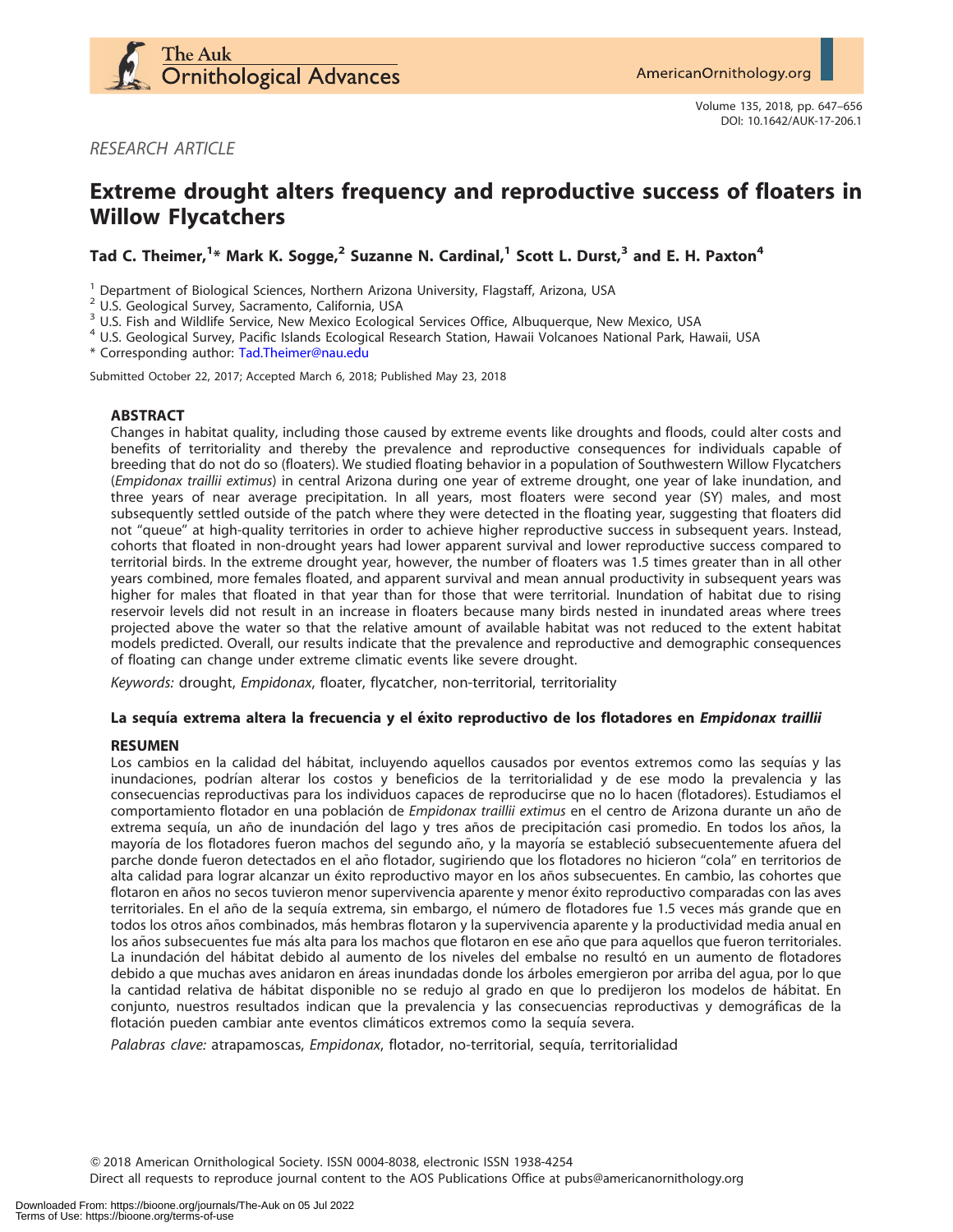# INTRODUCTION

Among many territorial animals, some individuals capable of breeding and potentially holding a territory do not do so. In passerine birds, these non-territorial individuals may be difficult to detect, as they do not exhibit many of the behaviors that are used to census bird populations, such as singing and other territorial displays. Early studies initially identified these non-territorial birds when territory holders were naturally or experimentally removed and then quickly replaced by other birds from a surplus, "floating" population of unmated individuals (Stewart and Aldrich 1951).

Floating behavior can be viewed in 2 ways, either as a consequence of subordinate individuals being prevented from breeding due to competition with dominant conspecifics for limited territories (Newton 1992), or as a strategy in which individuals forego breeding in one year to maximize the potential for higher reproductive success in future years (Smith and Arcese 1989, Zack and Stutchbury 1992, Ens et al. 1995). In the latter case, floaters are argued to forego breeding but remain in the vicinity of highquality territories to establish site dominance, thereby increasing the probability of acquiring a high-quality territory in subsequent years (Zack and Stutchbury 1992, Ens et al. 1995, Bruinzeel and van de Pol 2004), a behavior sometimes described as "queueing" (Ens et al. 1995) or "footholding" (Piper et al. 2015). In this case, floaters would be expected to ultimately obtain territories in the area where they concentrated activity and established site dominance in the floating year. Although floaters are most often young males (Newton 1998, Lenda et al. 2012), females could also forego breeding during a floater year and nest in subsequent years in one of the high-quality territories around which they concentrated activity in the floating year. Floating would be advantageous in these situations only to the extent that territories differ in quality and that quality is predictable from year to year (Zack and Stutchbury 1992). Ultimately, it is the relative lifetime reproductive success (LRS) that floaters achieve relative to territorial birds that determines whether floating is an equal or superior alternate strategy or simply the result of subordinate individuals "making the best of a bad job" (Newton 1992). An important caveat in estimating LRS in floaters is that floaters may gain reproductive success in years they are non-territorial by engaging in extra-pair copulations (Kempenaers et al. 2001, Pearson et al. 2006, Sardell et al. 2010, Brekke et al. 2013, 2015) or, in the case of female floaters, laying eggs in the nest of a territorial pair (Shugart et al. 1987).

Large-scale changes in habitat quality could affect floating either due to direct effects on habitat quality and availability, or through indirect effects via changes in population size driven by changes in habitat quality

(Rohner 1996, Brown and Sherry 2008). Anthropogenic factors or extreme events, like droughts and floods, could change population density, habitat availability, or the relative costs and benefits of territoriality, and thereby alter the prevalence and consequences of floating, but the effects of these changes have rarely been examined. Floods remove habitat over wide areas, but strong site tenacity may cause birds to remain in the area and attempt to breed, at least in the initial year of flooding (Knopf and Sedgwick 1987). As a result, competition for the reduced number of high-quality territories during floods could potentially increase the prevalence of floating. In contrast, droughts would have a less dramatic effect on habitat quantity and a greater impact on habitat quality, lowering territory quality overall and potentially increasing the costs of territoriality relative to benefits. In some cases, adults may forego breeding during extreme drought conditions (Reichert et al. 2012) and potentially increase the floater population. In both cases, the reproductive costs of floating during extreme events could be lower if overall nest success of territorial birds is low in those years (George et al. 1992, Bolger et al. 2005). Finally, by acting as a surplus of potential breeders, floaters may buffer populations from environmental extremes like droughts and floods that result in loss of territorial breeders (Ferrer et al. 2004, Grimm et al. 2005). In spite of the potential for disturbances like these to alter the prevalence and consequences of floating, we know of no studies that have examined the relationship between floating prevalence, reproductive success, and extreme weather events.

The Southwestern Willow Flycatcher (Empidonax traillii extimus) is a small, insectivorous, migratory passerine that is considered to be territorial on the breeding grounds (Sedgwick 2000). These flycatchers typically establish territories and nest in relatively dense riparian vegetation where surface water is present or soil moisture is high (Sogge 2000). Male flycatchers arrive on breeding grounds before females, and old males typically arrive and establish territories earlier than young males (Paxton et al. 2007). Willow Flycatchers exhibit strong site fidelity and low natal philopatry (Sedgwick 2004) typical of many migratory passerine birds (Greenwood 1980, Greenwood and Harvey 1982). Adult movement to new breeding patches between years is more common in areas where new habitat is developing or where habitat patches are clustered (Paxton et al. 2007). Despite substantial research on this species, there is limited information about the nature and prevalence of floaters during the breeding season (Stafford 1986, Pearson et al. 2006).

We used data obtained during a 5-yr demographic study of Willow Flycatchers at a site in central Arizona to investigate floating in this population before, during, and after an extreme drought that dramatically reduced arthropod prey abundance and flycatcher breeding success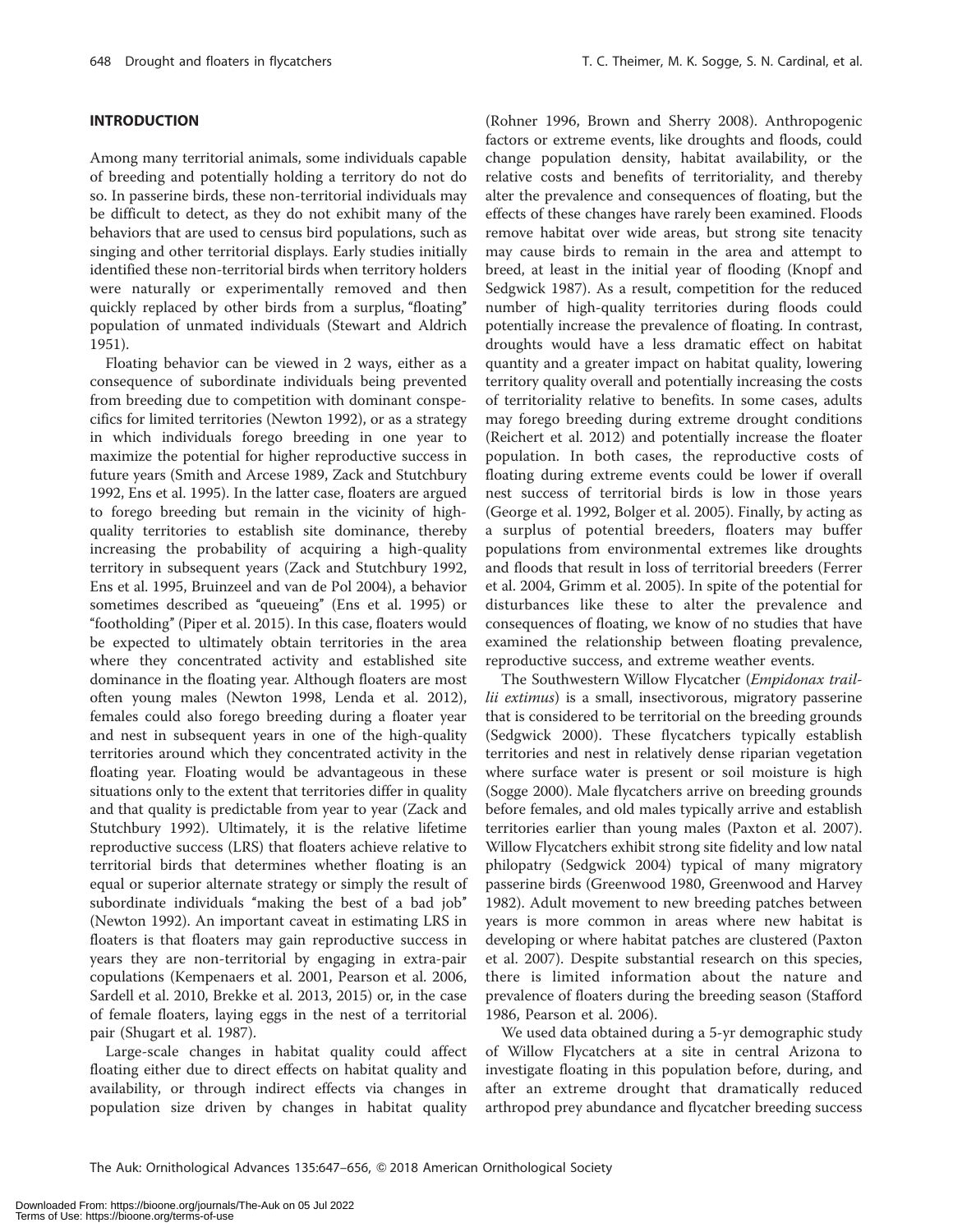

FIGURE 1. (A) Annual precipitation (cm) (solid line, black squares), 50-yr mean annual precipitation (dashed line), and mean of January–December monthly values of the Palmer Drought Severity Index (gray line, gray squares) at Roosevelt Reservoir, Arizona, USA, from 2001 to 2005. (B) Number of territorial (solid line, black triangles) and floater (dashed line, black diamonds) Southwestern Willow Flycatchers (Empidonax traillii extimus) at Roosevelt Reservoir 2001–2005.

(Durst et al. 2008) and, in the last year of the study, when lake levels rose and inundated much of the available habitat (Ellis et al. 2009). Based on Willow Flycatcher natural history and behavior, and previous studies of floating behavior in other species, we made 4 predictions about how drought and flooding would impact floaters in this system. First, we predicted that floaters would move widely in search of territories, as in other migratory species (e.g., Tanferna et al. 2013), rather than queueing at highquality territories, and subsequently settling near those (Newton 1998, Lenda et al. 2012). This prediction was based on the fact that flycatchers breed in riparian habitats that are dynamic, with winter floods often altering habitat structure between breeding seasons, thereby leading to a lack of predictability of high-quality territories from year to year, a precondition for queueing to be advantageous (Zack and Stutchbury 1992). Second, we predicted that both in the drought year, when insect biomass fell to 20% of that of the following year (Durst et al. 2008), and in the inundation year, when lake levels rose to flood much of

the habitat, the number of floaters would increase because of increased competition for fewer suitable territories, and because some birds would forego territory establishment and breeding due to lack of resources. Third, given the low reproductive success of territorial birds during the drought (Paxton et al. 2007, Durst et al. 2008), we predicted floating in an extreme drought year would be less costly for floaters relative to territorial birds in terms of annual reproductive success and that birds that floated in that year would contribute more offspring to the population than those that floated in other years. Fourth, we predicted that floating in a drought year, when the costs of maintaining a territory and breeding could be higher, would result in higher subsequent survival for floaters than for territorial birds that did not avoid those costs.

#### METHODS

#### Study Area

We studied Willow Flycatchers at Roosevelt Lake  $(33°39'N, 110°58'W)$ , a site with one of the largest known breeding populations of this subspecies during our study period (Durst et al. 2006). Flycatcher breeding habitat at Roosevelt Lake was limited to the floodplain inflows of the Salt River and Tonto Creek at opposite sides of the reservoir and consisted of a heterogeneous mosaic of riparian forest patches of varying ages and vegetation composition, ranging from 0.2 to 43 ha in size (Paxton et al. 2007). Native habitat patches were characterized by Goodding's willow (Salix gooddingii) and Fremont cottonwood (Populus fremontii). Exotic habitat was dominated by tamarisk (saltcedar; Tamarix spp.).

A long-term drought between 1996 and 2004 resulted in Roosevelt Reservoir water levels dropping to a low of 10% capacity in 2002. Lowering of lake levels resulted in an overall increase in habitat for flycatchers because it allowed young, vigorously growing riparian vegetation to establish on the exposed lakeshore (Hatten et al. 2010), and birds continued to colonize these new patches through 2004 (Paxton et al. 2007). In 2002, the year we define as an extreme drought year, rainfall at our study site was 50% lower than the annual average, and the Palmer Drought Severity Index (mean of January–December monthly values for the county) was -6.1 (Figure 1A). Although 2001, 2003, and 2004 also had low Palmer Drought Severity indices, annual rainfall in those years at our study site was near normal (Figure 1A). Aerial arthropod biomass in 2002 was 20% of that in 2003 (Durst et al. 2008), and seasonal fecundity of flycatchers was 6% of the mean over the other 9 yr (Paxton et al. 2007). In 2005, following unusually high winter precipitation and associated runoff, Roosevelt Lake filled to near capacity, inundating much of the breeding habitat that was occupied in 2004 (Ellis et al. 2009).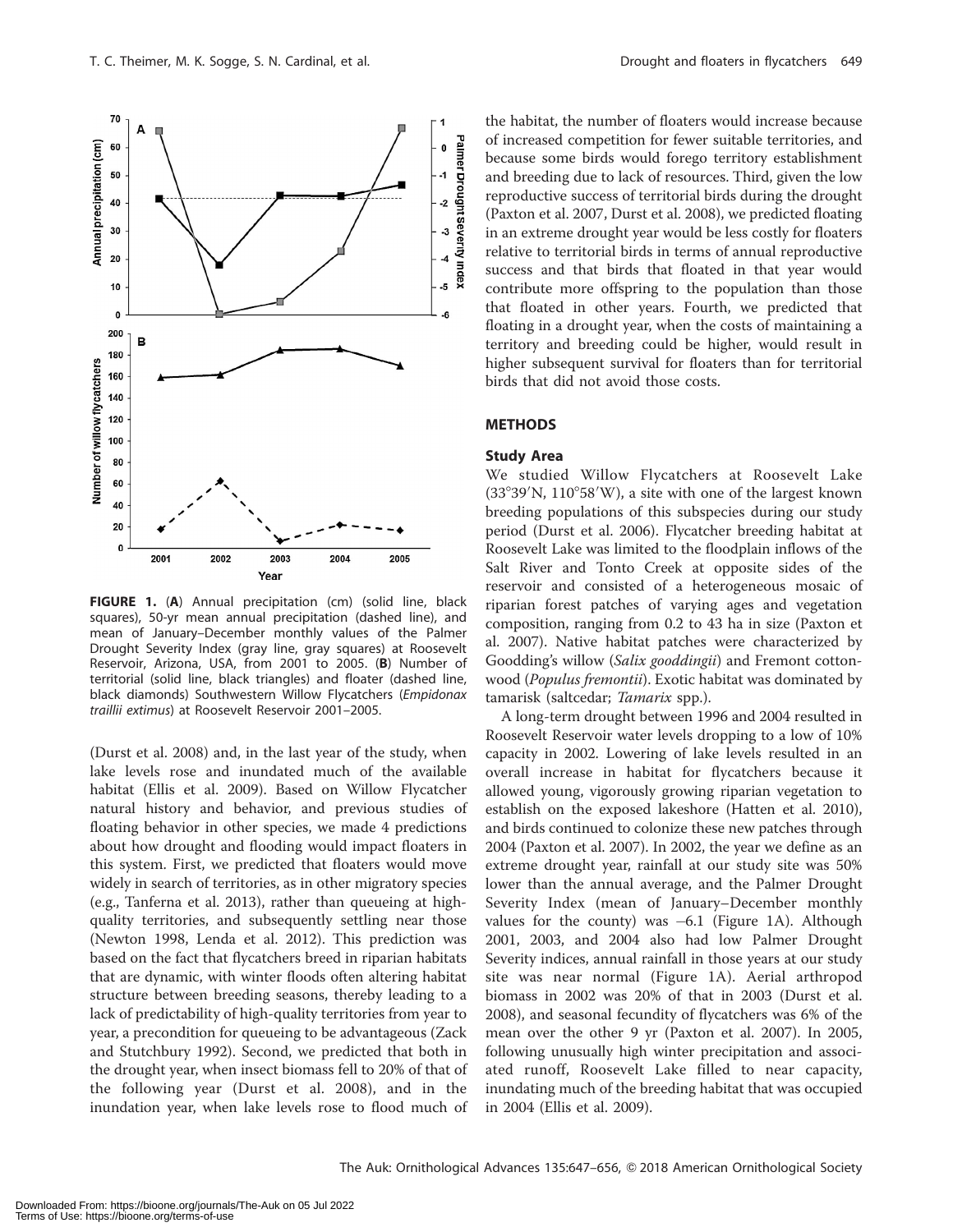# Aging, Sexing, and Assessing Reproductive Success

From 1996 to 2005 we captured adult Willow Flycatchers via both target-netting within known territories and passive netting in suitable habitat, and banded some nestlings at nests. We banded flycatchers with a coloranodized federal band and a second color band of solid, half-, or triple-split colors to create a unique color combination for each individual (Koronkiewicz et al. 2005). Willow Flycatchers are not sexually dimorphic in plumage. Therefore, sex was determined either based on physical characteristics (presence of a cloacal protuberance for males or brood patch for females), or genetically from blood samples taken from adults or nestlings at the time of banding.

Adult flycatchers were aged as ''known'' if the bird was first banded as either a nestling or could be aged based on retained secondaries as a bird entering its second year (SY) (Pyle 1998); otherwise, they were considered after-hatchyear (AHY). As AHY birds were captured in succeeding years, they were classed as after-second-year (ASY), afterthird-year (ATY), etc. When the distributions of age at last detection were compared between 317 known-aged birds (first aged as SY) and 932 birds of estimated age (first aged as AHY), the relative proportions were not significantly different, suggesting most, if not all, AHY birds were SY when first captured (Paxton et al. 2007). Given that pattern, combined with the fact that an average of 74% of all detected adult flycatchers were banded in any one year (range: 68–88%), we felt justified in assuming AHY birds were SY birds.

We classified birds as territorial if they were repeatedly detected singing and/or displaying aggressive behavior toward conspecifics. We classified birds as floaters if they were detected via color band resights and/or recapture multiple times in a given year, but were never observed engaging in territorial behaviors such as singing, territory defense, nesting, or feeding young. Although birds that we never recorded exhibiting territorial behavior in any year could arguably have been territory holders, we feel this is unlikely given the intensity and spatial extent of surveys. To census territorial and non-territorial birds, the entire study area was surveyed 3 times each breeding season. Wherever flycatchers were detected during one of those surveys, additional visits were made to identify colorbanded birds and to capture and band non-banded birds. Any new birds or territories detected on these additional visits were also subsequently visited for resighting/ banding. On average, each banded bird was resighted 7 times per year. With field crew sizes of 25–35 technicians per year, we believe we detected nearly 100% of all territorial birds within the study area, which was geographically isolated from other known breeding sites. In addition to territorial birds captured through target netting on territories, birds were also captured in mist nets

placed randomly in suitable habitat throughout the study area. Many of the non-territorial birds we recorded as floaters were captured during these passive netting attempts.

Reproductive success was determined by searching for nests within each territory and then visiting each nest every 2–4 days after incubation was confirmed until the nest successfully fledged or failed. If nests failed, territories were monitored through repeated visits to discover any new nesting efforts, and to resight birds to confirm that the same pair was present or to identify new individuals. Nests were considered successful if (1) fledglings were observed within 10 m of or leaving the nest, (2) adults were observed feeding fledglings, or (3) nestlings were present in the nest within 2 days of the estimated fledge date. We did not systematically collect blood from nestlings and adults, so we could not genetically assess parentage of nestlings. In the absence of those genetic data, we attributed the offspring from the nests within a territory to the male and female associated with that territory, and assumed floaters had no reproductive success in the year they floated.

# Testing Predictions

We tested the prediction that floaters would not queue for high-quality territories by comparing the number of floaters that subsequently settled in (1) the same patch if floaters established territories in the year subsequent to floating in the same patch where they had been detected as floaters, (2) a nearby patch—if subsequent territories were in patches within 5 km of the patch where initially detected as a floater, (3) cross-lake—if territories were on the opposite end of the lake (30 km) from floater detections, and (4) out of basin—if subsequent territories were established beyond the Roosevelt Reservoir basin  $(>50$ km distant). If floaters were queueing at high-quality territories during the floater year, we expected most birds to fall into the first category.

To test our prediction that floaters would be more prevalent in the year of severe drought and inundation, we tabulated the total number of both male and female floaters and territorial birds in each year. We then used a chi-square contingency test to test whether the relative number of floater and territorial birds differed across years.

To test our prediction that floating in a drought year would be less costly for floaters relative to territorial birds in terms of annual reproductive success, we examined reproductive success of SY males that floated versus those that were territorial within each annual cohort from 2001 to 2004. We limited our analysis to SY birds because most floaters fell within this age category. We examined birds as cohorts to control for effects of year and age on reproductive success. Because the number of years we documented subsequent reproductive success differed for each cohort, we could not estimate lifetime reproductive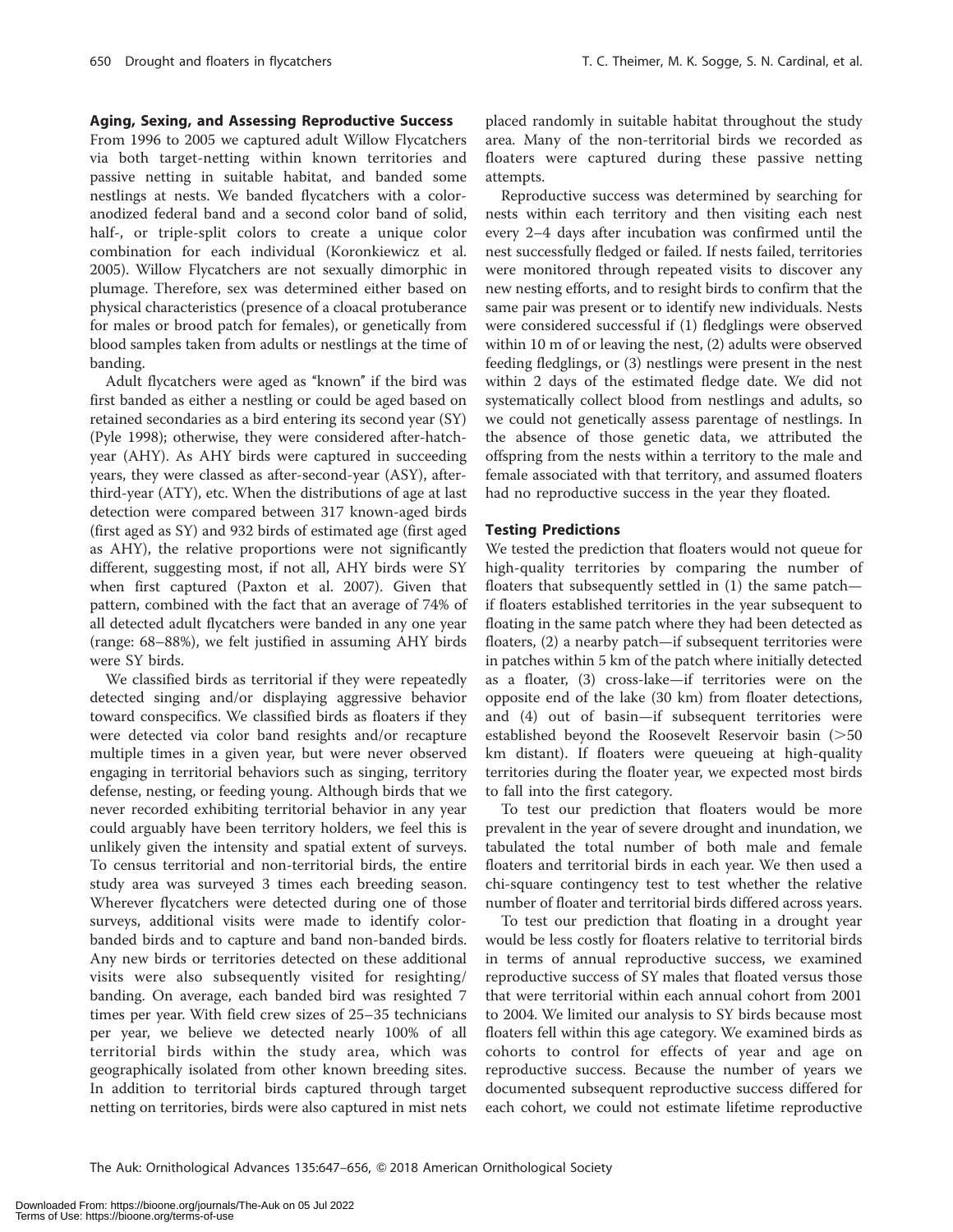success (LRS). Instead, we used mean annual reproductive success so that we could compare the same metric across all cohorts. Within each cohort, we estimated mean annual reproductive success as the mean of total number of fledglings attributed to a bird each year over all years a bird was subsequently encountered. Thus, reproductive success for a male that was SY in 2001 (the 2001 cohort) that survived until 2005 was the mean of fledglings produced each year averaged across 5 yr, while reproductive success for a male in that cohort that did not return in 2002 would be the number of fledglings produced in 2001. We compared males in 4 cohorts (2001, 2002, 2003, 2004) but analyzed only the 2002 cohort of females because sample sizes of floater females were too low in other years. For each cohort, we then used Mann–Whitney U tests to determine whether the distributions of mean annual success for floaters and territorial categories were the same within each cohort. We used this nonparametric approach because it is robust for data that are nonnormally distributed, as reproductive success in short-lived passerines like those we studied is typically skewed toward zeros. We were not concerned about effects of spatial autocorrelation in these data because the riparian habitat these birds nested in was dynamic, with new habitat available in each year as new riparian vegetation established, resulting in 66% of birds reestablishing territories in new areas in subsequent years (Paxton et al. 2007).

To test the hypothesis that birds that floated in the severe drought year had higher apparent survival over time than birds that were territorial in that year, we used Kaplan–Meier survival analysis in SPSS to compare floater and territorial survival for the cohort in the extreme drought year (2002) through 2004. We did not include apparent survival to 2005 as the inundation in that year may have biased our survival estimates. We analyzed apparent survival of males and females separately as costs of territoriality during drought could differ between the sexes. We report values for both the rank sum and Gehan– Breslow–Wilcoxon estimator, as the latter is influenced more by survival early in the period of interest and we expected drought to have the greatest effect on survival immediately after the drought rather than in later years.

# RESULTS

Out of the 127 floaters that we documented across all years, only one bird (1%) floated in more than one year. Most floaters were young, SY males ( $n = 96, 76\%$ ), while the majority (70%) of territorial birds in all years were TY or older (Table 1). Only 19 floaters were female, with 15 of those females floating in the drought year of 2001 (Table 1).

Our prediction that floaters would not subsequently settle in the patch in which they were detected during the floating year was generally supported. We were able to follow a total of 46 floaters from the year they were first detected to the following year when they established territories. Of these birds, 11 (24%) settled in the same habitat patch where they were first detected, 27 (59%) settled in a different habitat patch but within 5 km of the patch where they were first detected, and 6 (13%) settled in patches at the opposite side of the lake (approximately 30 km away). A separate study of flycatcher demographics was being conducted along the San Pedro and Gila Rivers approximately 100 km south of our study site, and 2 additional birds that were floaters at our site subsequently settled there. Given that that study site was only one of several other breeding areas in our region, our estimate of the number of floaters subsequently settling outside our study area was an underestimate.

Our prediction that severe drought and inundation would increase the number of floaters relative to the number of territorial birds was supported for the drought year but not for the inundation year. The number of territorial Willow Flycatchers of both sexes was lowest (Table 1) and the percentage of floaters was highest in the year of severe drought (Figure 1B). Our contingency table analysis indicated that the relative number of territorial and floater birds varied significantly across years ( $\chi^2$  = 98.6,  $df = 4$ ,  $P < 0.001$ ) with the drought year contributing 78% of the total chi-square value. Contrary to our prediction that inundation would result in a larger than expected number of floaters, in 2005 we documented a total of only 17 floaters at a frequency similar to that in other years (Figure 1B). Across years, the total number of birds estimated at our sites was relatively constant (Table 1, Figure 1B), indicating that changes in floating behavior were not driven by large changes in overall population size.

Our prediction that the loss of reproduction in the year of floating would result in lower mean annual reproductive success for a cohort that floated in most years, but not for a cohort that floated in an extreme drought year, was supported for males but could be only partially tested in females. For all 3 SY male cohorts experiencing nonextreme drought in their initial year (2001, 2003, and 2004), floaters had lower mean annual reproductive success than birds that were territorial in their first year and the distributions in the 2 groups differed significantly (2001: Mann–Whitney  $U = 341$ ,  $n_1 = 23$ ,  $n_2 = 16$ ,  $P = 0.012$ ; 2003: Mann–Whitney  $U = 367$ ,  $n_1 = 6$ ,  $n_2 = 7$ ,  $P = 0.008$ ; 2004: Mann–Whitney  $U = 413$ ,  $n_1 = 29$ ,  $n_2 = 21$ ,  $P = 0.001$ ; Figure 2). This pattern was reversed in the extreme drought year of 2002, as SY males that initially floated in this cohort averaged more fledglings per year than birds that were territorial in the year of the drought (Mann– Whitney  $U = 290$ ,  $n_1 = 17$ ,  $n_2 = 44$ ,  $P = 0.048$ ; Figure 2). In contrast, mean number of fledglings per year for SY females that floated in 2002 (mean  $= 0.74$ ) and those that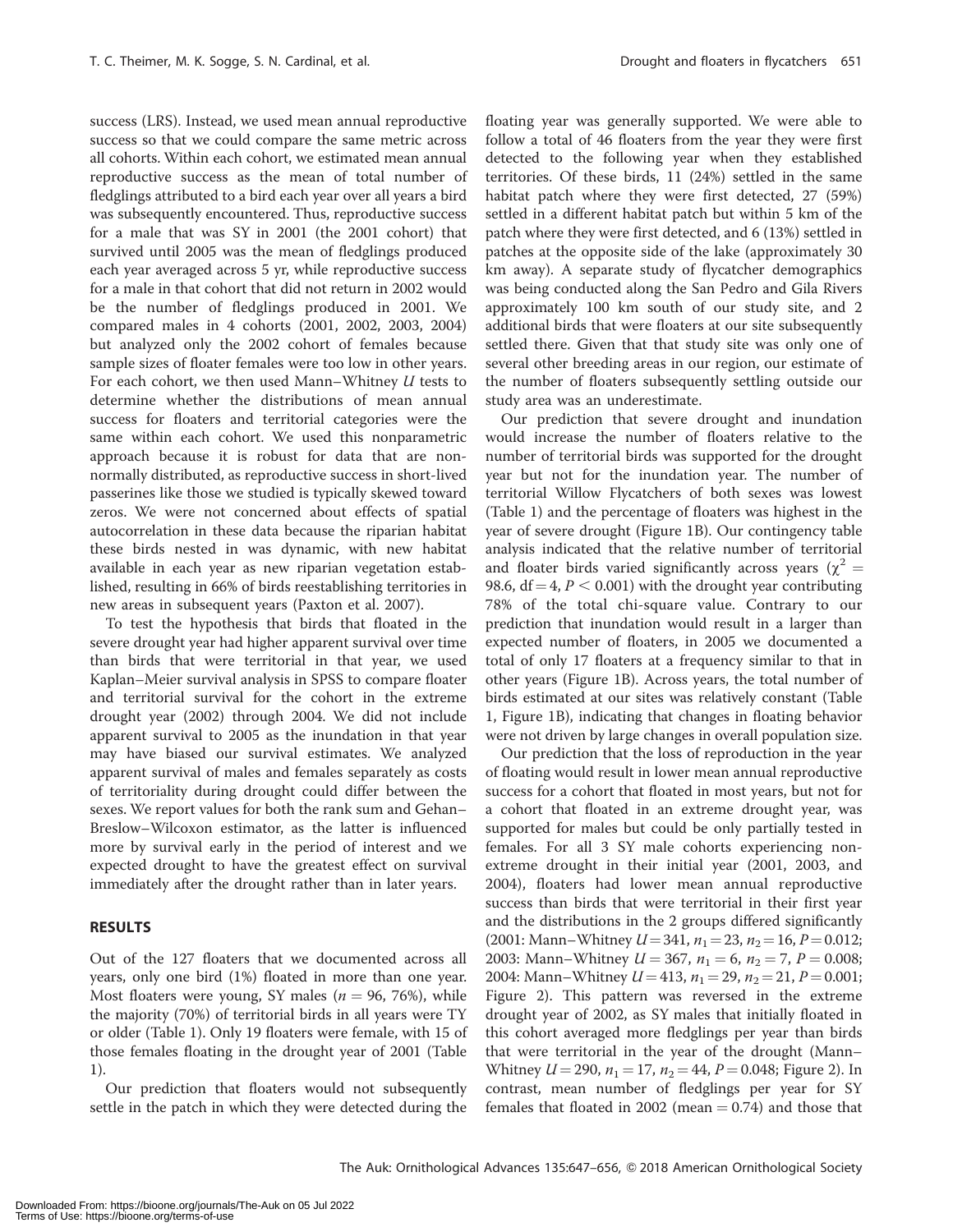TABLE 1. Number of Southwestern Willow Flycatchers (Empidonax traillii extimus) that were SY males, TY or older males, SY females, TY or older females, and total of all ages and both sexes that were either territorial or floaters in 2001 through 2005 at Roosevelt Reservoir in central Arizona, USA. In 2002, an extreme drought caused nearly complete reproductive failure. In 2005, reservoir levels had risen and much previously occupied habitat was inundated.

|          | 2001               |         | 2002        |         | 2003        |         | 2004        |         | 2005        |         |
|----------|--------------------|---------|-------------|---------|-------------|---------|-------------|---------|-------------|---------|
|          | <b>Territorial</b> | Floater | Territorial | Floater | Territorial | Floater | Territorial | Floater | Territorial | Floater |
| SY M     | 23                 | 16      |             | 44      |             |         | 29          | 21      | 13          |         |
| $>$ TY M | 45                 | 0       | 48          | 4       | 78          |         | 54          |         | 74          |         |
| SY F     | 40                 |         | 15          | 12      | 33          | O       | 34          |         | 22          |         |
| $>$ TYF  | 33                 | 0       | 19          |         | 61          |         | 47          |         | 44          |         |
| Total    | 141                | 18      | 99          | 63      | 178         |         | 164         | 22      | 153         |         |

were territorial in that year (mean  $= 0.72$ ) were similar and distributions in the 2 groups did not differ significantly (Mann–Whitney  $U = 99.5$ ,  $n_1 = 15$ ,  $n_2 = 22$ ,  $P = 0.83$ ). We could not compare reproductive success of floater versus territorial females in years that did not experience an extreme drought because there were too few female floaters in those years.

Overall, birds that floated during the extreme drought contributed more breeders and more offspring in the subsequent year than birds that floated in other years. In 2003, the year following the extreme drought, 19 of 84 (23%) of all territorial males were birds that had floated in 2002, and these males were associated with 38 of 184 (21%) of all fledglings produced in 2003. For territorial females in 2003, 8 of 94 (9%) had floated the year before and these females contributed 25 of 184 (14%) of all fledges attributed to females in 2003. In contrast, in 2002, 2004, and 2005, floaters from the previous year made up 2–8% of



FIGURE 2. Mean  $\pm$  SE number of fledglings produced per year by male Southwestern Willow Flycatchers (Empidonax traillii extimus) that were either territorial (open bars) or floaters (gray bars) as SY birds in 2001, 2002, 2003, or 2004 at the Roosevelt Reservoir study site in central Arizona, USA.

all territorial males and 0–3% of all territorial females and contributed 0–3% of the fledglings produced in any of those years.

Our prediction that floating during an extreme drought would increase subsequent survival was supported for males but not females (Figure 3). Based on Kaplan–Meier survival analysis, SY males that floated in 2002, the year of extreme drought, had significantly higher survival to 2004 than males that were territorial in that year (log-rank  $\chi^2$  = 3.6, df = 1, P = 0.05, Gehan–Breslow–Wilcoxon  $\gamma^2$  = 4.8, df  $= 1, P = 0.03$ ). In contrast, the survival of 2002 SY females that floated during the extreme drought was not different from that of females that were territorial in that year (logrank  $\chi^2 = 0.007$ , df = 1, P = 0.93, Gehan–Breslow– Wilcoxon  $\chi^2 = 0.033$ , df = 1, P = 0.86).

# **DISCUSSION**

To be advantageous, a floater strategy of queueing (Ens et al. 1995) or footholding (Piper et al. 2015) requires that territory quality be predictable through time, so that floaters can establish site dominance in the floating year that will increase the probability of gaining a territory in that area in subsequent years (Zack and Stutchbury 1992). The flycatchers we studied did not follow this strategy and we hypothesize this was in part due to the lack of predictability of territory quality through time. Predictability of territory quality is likely low for flycatchers because of the dynamic nature of the riparian habitat caused by frequent low-intensity, and occasional highintensity, floods that remove or alter habitat from year to year, and to rapidly growing riparian vegetation that can change dramatically in height and structure across years. Instead, in most years, floaters in our system appeared to float due to competition for limited territories, and the result was lower survival and lower reproductive success of floaters compared to territorial birds similar to that documented in other studies (Smith and Arcese 1989, Rohner 1997, Cam et al. 1998, VanderWerf 2008).

Extreme events that dramatically alter habitat quality over large areas could change this dynamic. In years of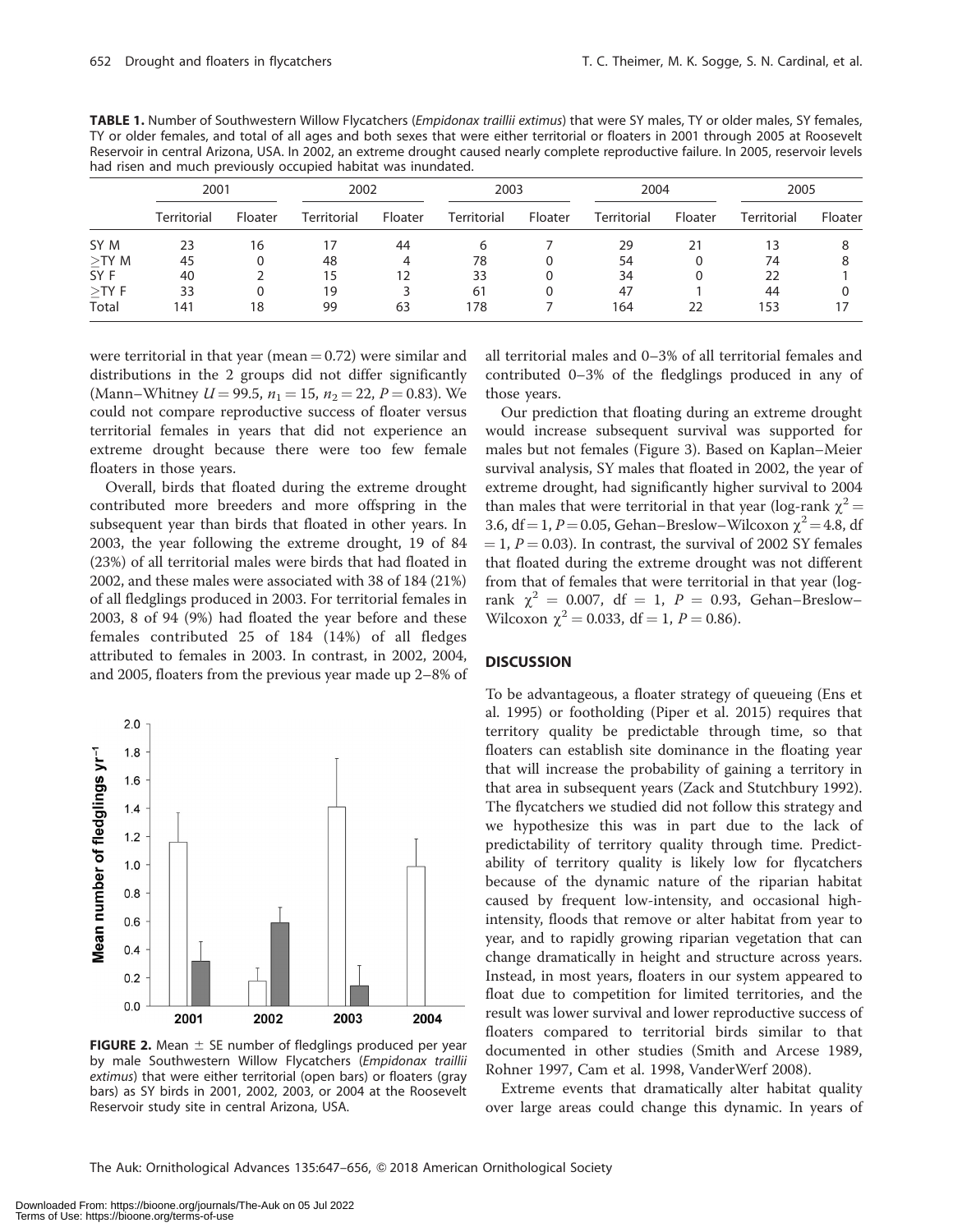

FIGURE 3. The percentage of the 2002 cohort of SY male (A) and SY female (B) Southwestern Willow Flycatchers (Empidonax traillii extimus) at the Roosevelt Reservoir study site in central Arizona, USA, that survived in 2003 and 2004 that either floated in their initial year (open circles, dashed lines) or were territorial in their initial year (solid circles, solid line).

extreme drought, when overall habitat quality is low, most territories would be of such low quality that the probability that higher quality territories would be available in the following year would be high, and foregoing breeding in a drought year could increase lifetime reproductive success. Consistent with this hypothesis, males that floated in the extreme drought year had higher apparent survival than males that were territorial and achieved higher mean annual reproductive success. Part of the difference in reproductive success among males during the severe drought was due to the fact that territorial birds in the drought year produced no young, thereby negating any reproductive benefit of territoriality in their first year. Overall, these results demonstrate that the advantages of floating switch under changing environmental conditions. Floating behavior that resulted in negative reproductive and survival consequences when exhibited in most years became advantageous in the year of extreme drought.

In contrast to the drought of 2002, inundation of habitat caused by rising reservoir levels in 2005 did not result in a change in the frequency of floaters. Habitat modeling indicated that suitable breeding habitat at Roosevelt Lake increased from 1996 to 2004 and then fell by 90% in 2005 during the year of inundation caused by rising lake levels (Hatten et al. 2010), but the number of flycatcher territories did not show a similar decline, nor did the number of floaters increase relative to other years. This was due in part to the fact that flycatchers continued to nest in inundated areas where treetops remained above water level and moved to areas that had previously been too far from water to be considered suitable. Similarly, Knopf and Sedgwick (1987) found that Brown Thrasher (Toxostoma rufum) and Spotted Towhee (Pipilo maculatus) densities did not decline in the year their study area

along the Platte River in Colorado was entirely submerged under floodwaters, but rather was delayed until the next year, suggesting strong site tenacity by the breeding birds in the initial year of flooding. Consistent with this, some older birds of both sexes were identified as floaters in 2005 at our site, suggesting that some site-faithful adults remained in the area but may have been unable to reoccupy territories that were completely submerged. Perhaps most importantly, unlike in the year of extreme drought, when a dramatic decline in insect prey was documented at our site (Durst et al. 2008), we lack data on insect abundance in the year of inundation. Given that flycatchers rely on aerial insects as their major prey, inundation may not have had the same negative effect on overall habitat quality in terms of food abundance that the extreme drought did, and therefore the prevalence of floating did not differ from that in non-flood years.

The number of floaters in 2003 was the lowest we recorded, and this followed a year of widespread reproductive failure for flycatchers at our study site, and for other bird species in the southwestern United States (Bolger et al. 2005). Natal philopatry is generally low in migratory birds (Weatherhead and Forbes 1994), and nestlings banded at our site rarely returned to their natal patch, instead moving on average 20 km, and occasionally moving between drainage basins (Paxton et al. 2007). Even so, the low reproductive success at our site in 2002 was likely experienced across much of the southwestern United States, resulting in overall lower numbers of SY birds searching for territories in the following year. As a result, SY males in the year following the drought would have faced lower competition and had greater opportunity to obtain territories, and young birds that would have potentially been floaters in other years were recruited into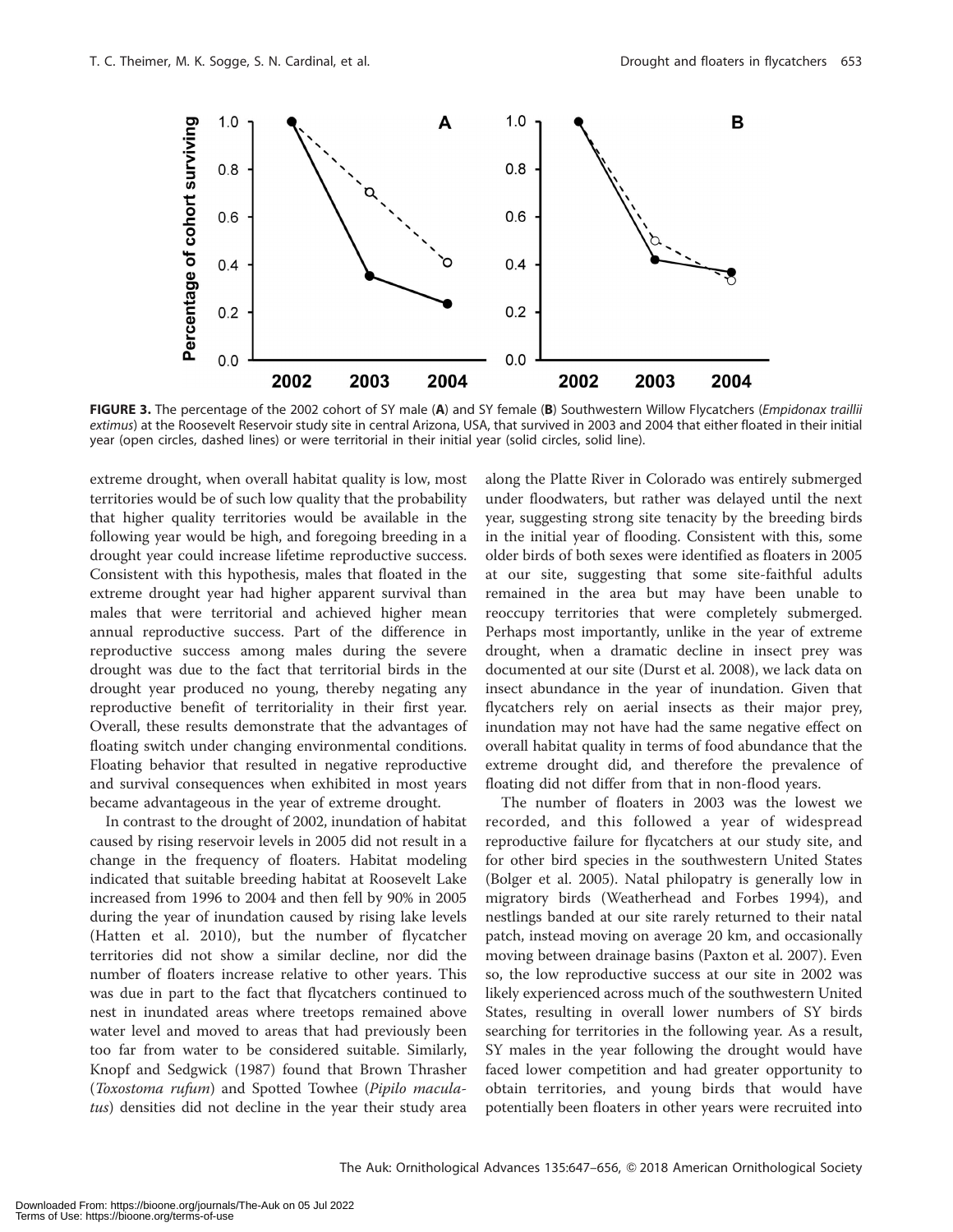the breeding population. Floaters represent a surplus of potential breeders, and have been hypothesized to potentially buffer populations from perturbations by quickly replacing breeders when they are lost (Walters et al. 2002, Grimm et al. 2005, Penteriani et al. 2011, Lenda et al. 2012). Likewise, demographic models have suggested that delayed breeding associated with floating can increase population viability by reducing the magnitude of population fluctuations that can sometimes drive small populations to extinction (Ferrer et al. 2004). Although these effects may be most relevant for long-lived birds (Sergio et al. 2009, Tanferna et al. 2013) or when nonbreeders make up a large part of the population (Tella et al. 2013), the birds that floated in the year of extreme drought in our study contributed significantly to the breeding population in the following year, and for following years thereafter, thereby increasing the rate of population recovery after an extreme climatic event.

A major caveat of our study was that our estimates of reproductive success for floaters did not include the potential for floaters to produce young through extra-pair matings. Several studies have confirmed that male floaters contribute genetically to populations during the years they float through extra-pair copulations (Ewen et al. 1999, Kempenaers et al. 2001, Sardell et al. 2010, Brekke et al. 2013, 2015). Territorial males can also benefit from extrapair copulations, however, and in some studies, territorial males still have overall reproductive success greater than that of floaters when both pair and extra-pair young are included (Brekke at al. 2013, 2015). In the only study that quantified extra-pair paternity in Willow Flycatchers (Pearson et al. 2006), 6 of 16 extra-pair offspring were sired by non-territorial males and 10 by territorial males, suggesting that territorial and floater Willow Flycatchers achieve roughly equal success through extra-pair matings. Still, given this limited data set, the contribution of extrapair offspring to lifetime reproductive success of floaters in this species remains an open question.

Overall, our study highlights that the role of floaters in populations may change under extreme climatic events, and therefore could become more important as those events become more likely under climate change (Frich et al. 2002), especially for small populations of conservation concern (Penteriani et al. 2011, Brekke et al. 2015). An important caveat of our study is that we lack replication of the severe drought year in which floating behavior differed. Rare events are difficult to replicate, but it is these rare, but extreme, events that may have long-term repercussions for population demography (e.g., Pardo et al. 2017). As a result, documenting the effects of individual events like the one we describe is an important step in eventually understanding the general response of populations to extreme events (Altwegg et al. 2017).

### ACKNOWLEDGMENTS

We appreciate the coordination, sharing of information, and/ or land access permission from the Arizona Game and Fish Department (AGFD), EcoPlan Associates, Inc., the USFS Tonto Ranger District, Salt River Project (SRP), SWCA Environmental Consultants, Inc., and Westland Resources, Inc., which was critical for this research. We especially thank S. Sferra and H. Messing (BOR), and G. Smith, C. Woods, and H. Plank (USFS), and the outstanding USGS banding crews 1996–2005. T. Arundel, G. Beatty, L. Ellis, B. Kus, J. Lovich, T. Koronkiewicz, H. Messing, K. Paxton, S. Sferra, S. Stoleson, C. van Riper, and M. Whitfield reviewed earlier drafts of this manuscript.

Funding statement: This research was funded by the Bureau of Reclamation, Phoenix Area Office, with support from the USGS Southwest Biological Science Center and Northern Arizona University. Funders had no input into the content and did not require approval of the manuscript before submission.

Ethics statement: This research was conducted in compliance with the Guidelines to the Use of Wild Birds in Research using protocols approved by the Northern Arizona University IACUC and under all relevant state and federal permits.

Author contributions: EHP, MKS, TCT conceived the idea and design; EHP, SNC, and SLD collected field data; TCT, EHP, SLD, and SNC analyzed the data; TCT, EHP, MKS, and SLD wrote the paper.

# LITERATURE CITED

- Altwegg, R., V. Visser, L. D. Bailey, and B. Erni (2017). Learning from single extreme events. Philosophical Transactions of the Royal Society B 372:20160141.
- Bolger, D. T., M. A. Patten, and D. C. Bostock (2005). Avian reproductive failure in response to an extreme climatic event. Oecologia 142:398–406.
- Brekke, P., P. Cassey, C. Ariani, and J. G. Ewen (2013). Evolution of extreme-mating behaviour: Patterns of extrapair paternity in a species with forced extrapair copulation. Behavioral Ecology and Sociobiology 67:963–972.
- Brekke, P., J. G. Ewen, G. Clucas, and A. W. Santure (2015). Determinants of male floating behaviour and floater reproduction in a threatened population of the hihi (Notiomystis cincta). Evolutionary Applications 8:796–806.
- Brown, D. R., and T. W. Sherry (2008). Alternative strategies of space use and response to resource change in a wintering migrant songbird. Behavioral Ecology 19:1314–1325.
- Bruinzeel, L. W., and M. van de Pol (2004). Site attachment of floaters predicts success of territory acquisition. Behavioral Ecology 15:290–296.
- Cam, E., J. E. Hines, J. Y. Monnat, J. D. Nichols, and E. Danchin (1998). Are adult nonbreeders prudent parents? The kittiwake model. Ecology 79:2917–2930.
- Durst, S. L., M. K. Sogge, H. English, S. O. Williams, B. E. Kus, and S. J. Sferra (2006). Southwestern Willow Flycatcher breeding site and territory summary—2005. U.S. Geological Survey Report to the Bureau of Reclamation, Phoenix, AZ, USA.
- Durst, S. L., T. C Theimer, E. H. Paxton, and M. K. Sogge (2008). Age, habitat, and yearly variation in the diet of a generalist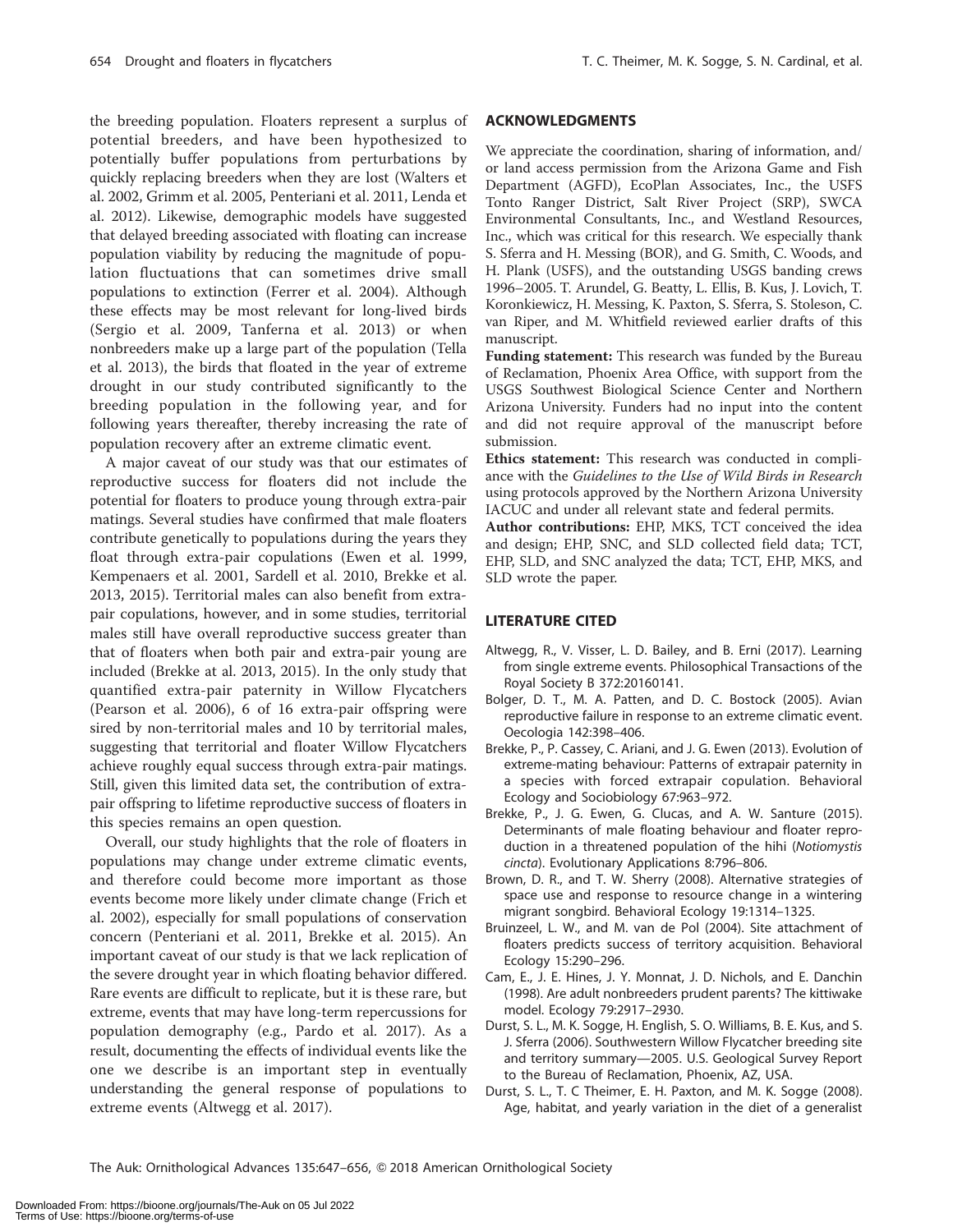insectivore, the Southwestern Willow Flycatcher. The Condor 110:514–525.

- Ellis, L. A., S. D. Stump, and D. M. Weddle (2009). Southwestern Willow Flycatcher population and habitat response to reservoir inundation. Journal of Wildlife Management 73: 946–954.
- Ens, B. J., F. J. Weissing, and R. H. Drent (1995). The despotic distribution and deferred maturity: Two sides of the same coin. American Naturalist 146:625–650.
- Ewen, J. G., D. P. Armstrong, and D. M. Lambert (1999). Floater males gain reproductive success through extrapair fertilizations in the stitchbird. Animal Behaviour 58:321–328.
- Ferrer, M., F. Otalora, and J. M. García-Ruiz (2004). Density dependent age of first reproduction as a buffer mechanism affecting persistence of small populations. Ecological Applications 14:616–624.
- Frich, P., L. V. Alexander, P. M. Della-Marta, B. Gleason, M. Haylock, A. K. Tank, and T. Peterson (2002). Observed coherent changes in climatic extremes during the second half of the twentieth century. Climate Research 19:193–212.
- George, T. L., A. C. Fowler, R. L. Knight, and L. C. McEwen (1992). Impacts of a severe drought on grassland birds in western North Dakota. Ecological Applications 2:275–284.
- Greenwood, P. J. (1980). Mating systems, philopatry and dispersal in birds and mammals. Animal Behaviour 28:1140– 1162.
- Greenwood, P. J., and P. H. Harvey (1982). The natal and breeding dispersal of birds. Annual Review of Ecology and Systematics 13:1–21.
- Grimm, V., E. Revilla, J. Groeneveld, S. Kramer-Schadt, M. Schwager, J. Tews, M. Wichmann, and F. Jeltsch (2005). Importance of buffer mechanisms for population viability analysis. Conservation Biology 19:578–580.
- Hatten, J. R, E. H. Paxton, and M. K. Sogge (2010). Modeling the dynamic habitat and breeding population of Southwestern Willow Flycatcher. Ecological Modelling 221:1674–1686.
- Kempenaers, B., S. Everding, C. Bishop, P. Boag, and R. J. Robertson (2001). Extra-pair paternity and the reproductive role of male floaters in the Tree Swallow (Tachycineta bicolor). Behavioral Ecology and Sociobiology 49:251–259.
- Knopf, F. L., and J. A. Sedgwick (1987). Latent population responses of summer birds to a catastrophic, climatologic event. The Condor 89:869–873.
- Koronkiewicz, T. J., E. H. Paxton, and M. K. Sogge (2005). A technique to produce aluminum color bands for avian research. Journal of Field Ornithology 76:94–97.
- Lenda, M., B. Maciusik, and P. Skorka (2012). The evolutionary, ecological and behavioural consequences of the presence of floaters in bird populations. North-Western Journal of Zoology 8:394–408.
- Newton, I. (1992). Experiments on limitation of bird numbers by territorial behaviour. Biological Reviews 67:129–173.
- Newton, I. (1998). Population Limitation in Birds. Academic Press, San Diego, CA, USA.
- Pardo, D., S. Jenouvrier, H. Weimerskirch, and C. Barbraud (2017). Effect of extreme sea surface temperature events on the demography of an age-structured albatross population. Philosophical Transactions of the Royal Society B 372: 20160143.
- Paxton, E. H., M. K. Sogge, S. L. Durst, T. C. Theimer, and J. Hatten (2007). The Ecology of the Southwestern Willow Flycatcher in

Central Arizona–A 10-year Synthesis Report. USGS Open-File Report 2007–1381. [http://pubs.usgs.gov/of/2007/1381.](http://pubs.usgs.gov/of/2007/1381)

- Paxton, E. H., M. K. Sogge, T. D. McCarthey, and P. Keim (2002). Nestling sex ratio in the Southwestern Willow Flycatcher. The Condor 104:877–881.
- Pearson, T., M. J. Whitfield, T. C. Theimer, and P. Keim (2006). Polygyny and extra-pair paternity in a population of Southwestern Willow Flycatchers. The Condor 108:571–578.
- Penteriani, V., M. Ferrer, and M. D. M. Delgado (2011). Floater strategies and dynamics in birds, and their importance in conservation biology: Towards an understanding of nonbreeders in avian populations. Animal Conservation 14:233– 241.
- Piper, W. H., J. N. Mager, C. Walcott, L. Furey, N. Banfield, A. Reinke, F. Spilker, and J. A. Flory (2015). Territory settlement in common loons: No footholds but age and assessment are important. Animal Behaviour 104:155–163.
- Pyle, P. (1998). Eccentric first-year molt patterns in certain tyrannid flycatchers. Western Birds 29:29–35.
- Reichert, B. E., C. E. Cattau, R. J. Fletcher, W. L. Kendall, and W. M. Kitchens (2012). Extreme weather and experience influence reproduction in an endangered bird. Ecology 93:2580–2589.
- Rohner, C. (1996). The numerical response of great horned owls to the snowshoe hare cycle: Consequences of non-territorial 'floaters' on demography. Journal of Animal Ecology 65:359– 370.
- Rohner, C. (1997). Non-territorial "floaters" in great horned owls: Space use during a cyclic peak of snowshoe hares. Animal Behaviour 53:901–912.
- Sardell, R. J., L. F. Keller, P. Arcese, T. Bucher, and J. M. Reid (2010). Comprehensive paternity assignment: Genotype, spatial location and social status in Song Sparrows Melospiza melodia. Molecular Ecology 19:4352–4364.
- Sedgwick, J. A. (2000). Willow Flycatcher (Empidonax traillii). In The Birds of North America (P. G. Rodewald, Editor). Cornell Lab of Ornithology, Ithaca, NY, USA. [https://doi.org/10.2173/](https://doi.org/10.2173/bna.533) [bna.533](https://doi.org/10.2173/bna.533)
- Sedgwick, J. A. (2004). Site fidelity, territory fidelity, and natal philopatry in Willow Flycatchers (Empidonax traillii). The Auk 121:1103–1121.
- Sergio, F., J. Blas, and F. Hiraldo (2009). Predictors of floater status in a long-lived bird: A cross-sectional and longitudinal test of hypotheses. Journal of Animal Ecology 78:109–118.
- Shugart, G. W., M. A. Fitch, and G. A. Fox (1987). Female floaters and nonbreeding secondary females in Herring Gulls. The Condor 89:902–906.
- Smith, J. N., and P. Arcese (1989). How fit are floaters? Consequences of alternative territorial behaviors in a nonmigratory sparrow. The American Naturalist 133:830–845.
- Smith, S. M. (1978). The "underworld" in a territorial sparrow: Adaptive strategy for floaters. The American Naturalist 112: 571–582.
- Sogge, M. K. (2000). Breeding season ecology. In Status, Ecology and Conservation of the Southwestern Willow Flycatcher (D. M. Finch and S. H. Stoleson, Editors). USDA Forest Service Rocky Mountain Research Station General Technical Report RMRS-60.
- Stafford, M. D. (1986). Supernumerary adults feeding Willow Flycatcher fledglings. The Wilson Bulletin 98:311–312.